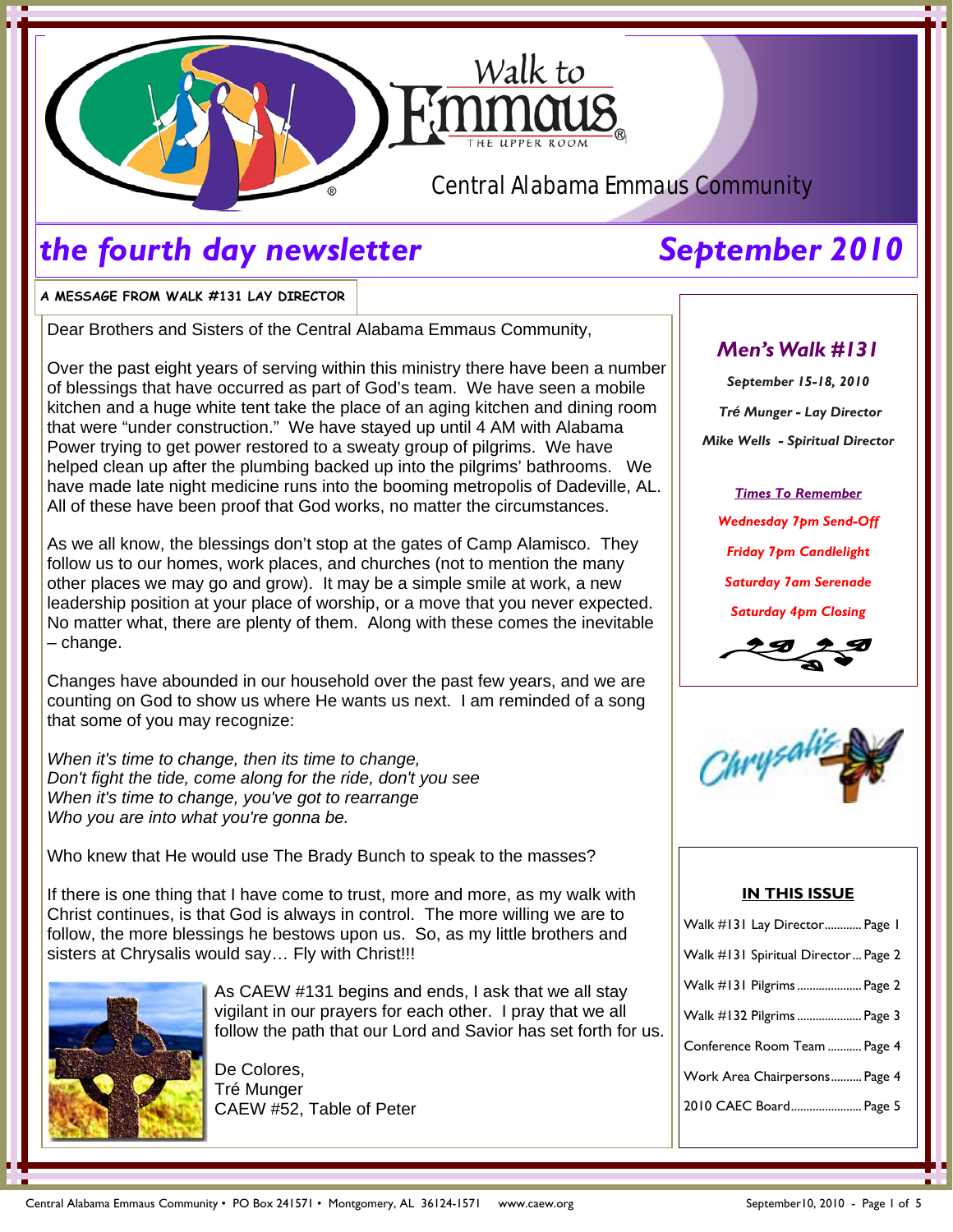### FROM THE SPIRITUAL DIRECTOR OF WALK 131

Every time I read Hebrews 6: 10, "For God is not unjust to forget your work and labor of love which you have shown toward His name, in that you have ministered to the saints, and do minister," I think about all the people that it takes to put on the Central Alabama Walk to Emmaus. I think about those serving unselfishly behind the scenes as well as those serving in the Conference Room.

They come and serve without recognition just because they love to serve. The Pilgrim's of Walk 131 may not know those who serve by name, but God does, "for God is not unjust to forget your work and labor of love." That's not just a promise, but a fact. Our heavenly Father will never forget your service. Those serving on the Conference Room team, Meal Prep, Meal service, Agape, Logistics, Worship, Speakers Prayer Chapel, Sponsors Hour, Send-Off, Serenade, Candlelight, housing, Greeters, Refreshments, and especially those of you who prayed for all the Pilgrims and Conference Room team on Walk 131. Speaking on behalf of all the Conference Room team, we want to THANK YOU, for making Walk 131 the best walk ever.

Mike Wells, Central Alabama Walk #68, Table of Paul





### *2010 Walk Dates to Remember*

*Women's Walk #132 Sept 23 ‐ Sept 26 Marian Woodman ‐ Lay Director Lu Anne Houser ‐ Spiritual Director East AL Cluster (Thursday ‐ Sunday)*

*Women's Walk #133 Oct 20 ‐ Oct 23 Wendy Rajan ‐ Lay Director Mike Densmore ‐ Spiritual Director Elmore/Tallassee Cluster*

*Men's Walk #134 Oct 27 ‐ Oct 30 Charles Stover ‐ Lay Director Jim Dannelly ‐ Spiritual Director Selma Cluster*

*For addiƟonal Emmaus and Chrysalis informaƟon and updates, periodically refer to our website at www.caew.org. Don't forget, God equips and gives you the means and strength you need to serve, and bring others to Christ.* 

# Women's Walk #130

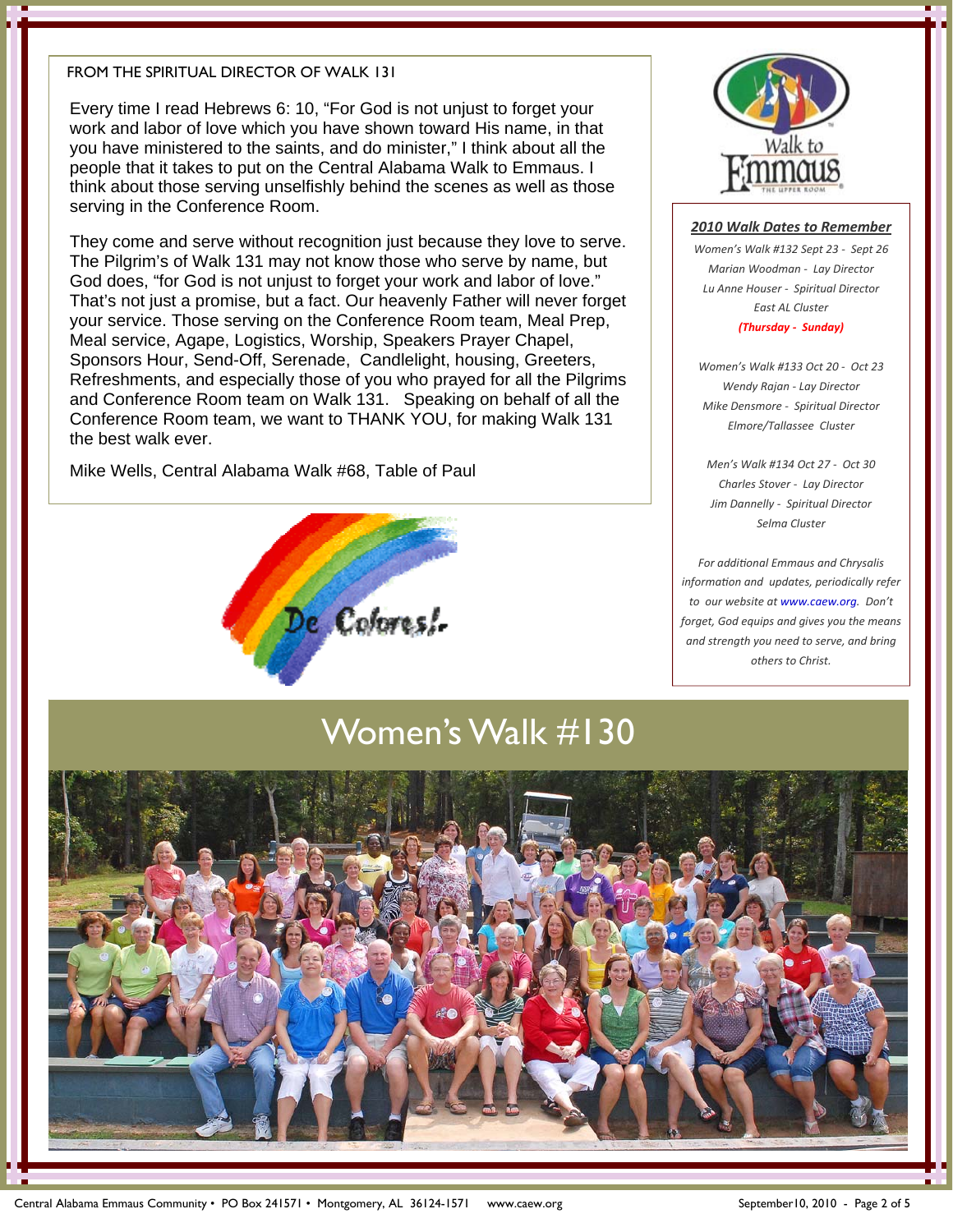# **Pilgrims of Women's Walk #130**

**"Were not our hearts burning within us while He talked with us on the road and opened the** 

## **Scriptures to us?" Luke 24:32**

| <b>Name</b>              | City                  | <b>Church</b>                    | <b>Sponsor</b>            |
|--------------------------|-----------------------|----------------------------------|---------------------------|
| <b>Bob Barker</b>        | Wetumpka              | <b>First Baptist</b>             | <b>Brent Barker</b>       |
| Gary Brown               | <b>Smith Station</b>  | Union Grove Baptist Church       | Teresa Brown              |
| Irvin Cox                | <b>Dadeville</b>      | God's House of Prayer            | Jimmy Aulner              |
| Joe Dailey               | Selma                 | <b>Cross Point Christian</b>     | J. R. Corace              |
| <b>Todd Damrel</b>       | Prattville            | <b>East Memorial Baptist</b>     | <b>Bill Colmer</b>        |
| <b>Bill Decker</b>       | Montgomery            | <b>Mountain View Baptist</b>     | Ed & Mary Rhodes          |
| Craig Elliott            | Wetumpka              | <b>First Baptist</b>             | <b>Brent Barker</b>       |
| <b>Kerry Franklin</b>    | Millbrook             | St. Bede Catholic Church         | <b>Adam Carlton</b>       |
| Dick Gamma               | <b>Pike Road</b>      | <b>Landmark Church of Christ</b> | <b>Charles Burlingame</b> |
| John Germanos            | Wetumpka              | <b>Greek Orthodox Church</b>     | Dale Todd                 |
| James Golden             | Titus                 | <b>First Baptist Church</b>      | Amelia Golden             |
| Arthur Green             | Montgomery            | The Assembly Worship Center      | <b>Clarence Stewart</b>   |
| Tim Hand                 | Montgomery            | <b>Frazer UMC</b>                | <b>Charles Hall</b>       |
| Douglas Harmon           | Valley                |                                  | <b>Grady Harmon</b>       |
| Ben Herndon              | Opelika               | <b>First Baptist Opelika</b>     | Rishi Rajan               |
| Tyler Hill               | Montgomery            | <b>Frazier UMC</b>               | Jim Miller                |
| Johnnie Holliday         | Montgomery            |                                  | <b>Josh Palin</b>         |
| Courtney Holt            | Eufaula               |                                  | <b>Buck Starr</b>         |
| Randy Kinman             | Daviston              | <b>Rocky Creek Baptist</b>       | Brock & Sundra Kinman     |
| <b>Russell Lowe</b>      | Auburn                | <b>First Baptist Opelika</b>     | Chris & Anne Champion     |
| Dave Mashburn            | Auburn                | Auburn UMC                       | <b>Tim Chambliss</b>      |
| Troy Maxwell             | Auburn                | Auburn UMC                       | <b>Scott Middleton</b>    |
| Scott McLaughlin         | Montgomery            | <b>Frazer UMC</b>                | <b>Greg Swanner</b>       |
| Adam Neese               | <b>Alex City</b>      | Dadeville Church of Christ       | <b>Lisa Neese</b>         |
| Mike North               | Haysville             |                                  | <b>Stephen North</b>      |
| <b>Chuck Parkinson</b>   | <b>Pike Road</b>      | <b>Woodland Methodist</b>        | Sam Wainwright            |
| <b>Ralph Ramsey</b>      | Clanton               | Living Word Bible Church         | <b>Greg Swanner</b>       |
| <b>Richard Rhodes</b>    | <b>Alexander City</b> | Flint Hill UMC                   | <b>Jalene Rhodes</b>      |
| <b>Reid Riley</b>        | Valley                | Langdale UMC                     | Phillip McWhorter         |
| Joel Seawell             | Auburn                | Auburn UMC                       | Tim Chambliss             |
| Gary Brown               | <b>Marion</b>         | Ocmulgee Baptist                 | Thomas Beach              |
| Greg Smith               | Tallassee             | <b>Mountain View Baptist</b>     | <b>Ed Rhodes</b>          |
| <b>Quinton Underwood</b> | Selma                 | <b>Cross Point Christian</b>     | Jerre Yeager              |
| <b>Eddie Voss</b>        | Jackson Gap           | <b>Flint Hill UMC</b>            | Dee Dowdy                 |
| Jay Wages                | LaFayette             | Mt. Zion Baptist                 | <b>Grady Harmon</b>       |
| Mel Welsh                | Prattville            | <b>East Memorial Baptist</b>     | Scott Carmichael          |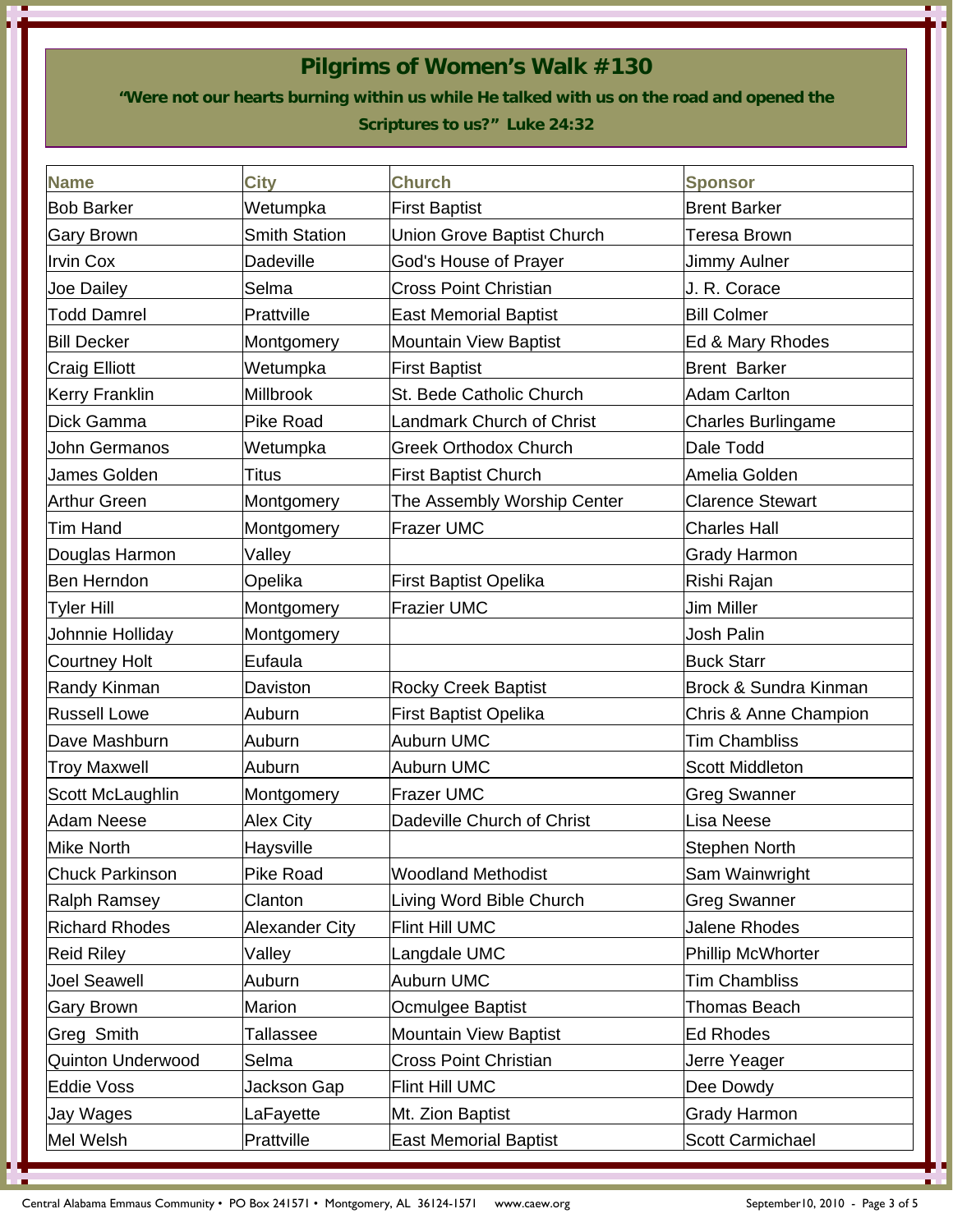## **Conf. Rm. Team - Men's Walk #131 Work Areas - Men's Walk #131**

| Lay Director                         | Tré Munger                                                                                                   |
|--------------------------------------|--------------------------------------------------------------------------------------------------------------|
| <b>Assistant Lay Directors</b>       | <b>Allen Brewer</b><br><b>Bob Money</b><br>Jimmy Aulner<br><b>Charles Stover</b>                             |
| Spiritual Director                   | <b>Mike Wells</b>                                                                                            |
| <b>Assistant Spiritual Directors</b> | Dru Mattox<br>Dee Dowdy<br><b>Brian Dovey</b><br><b>Elvis North</b>                                          |
| Music                                | Keith Hamrick<br><b>Tim Chambliss</b><br>George Whelchel                                                     |
| Media                                | Marc Baugh                                                                                                   |
| <b>Table Leaders</b>                 | Sheppard Dearing<br>Darrell Pearson<br><b>Steve Sartain</b><br>Dave Schoonover<br>Don Ingram<br>Ronald Lynch |
| <b>Assistant Table Leaders</b>       | Ron Templeton<br>Sammy Teel<br><b>Stanley Sherrer</b><br>Shane Dye<br>Jason Washburn<br><b>Ross Morris</b>   |
| Board Rep.                           | <b>Chad Wilbanks</b>                                                                                         |

| <b>SUPPORT AREA</b>               | <b>CHAIRPERSON</b>                            |
|-----------------------------------|-----------------------------------------------|
| <b>AGAPE</b>                      | Jamie Brown/Ashley Belcher                    |
| <b>BOOK COVERS / BAGS</b>         | Notasulga-Tallassee Cluster<br>Angi Rhymes    |
| <b>BEDTAGS</b>                    | Angi Rhymes                                   |
| <b>BOOK TABLE</b>                 | Terry & Betty Wadsworth                       |
| <b>CANDLELIGHT</b>                | Cindy Hanks Clem/Greg Swanner                 |
| <b>ENTERTAINMENT</b>              | Frank Clem/Steve Schieferstein                |
| <b>FRIDAY NIGHT PARTY</b>         | La Neta Tucker/ Cheryl Thomas<br>La Neta Home |
| <b>GREETERS</b>                   | Tommy Spraggins/Steve Sherrer                 |
| <b>LOGISTICS</b>                  | Danny Sanford/Jess Henderson                  |
| <b>FOOD PREPARATIONS</b>          | Mary Rhodes/Betty North                       |
| <b>MEAL SERVICE</b>               | Rita Carswell/Lori Schoonover                 |
| <b>NAME TAGS / NEWSLETTER</b>     | Mary Mowery / Keith Haggerty                  |
| <b>PHOTOGRAPHY</b>                | Kevin Harp                                    |
| <b>REFRESHMENTS</b>               | Linda Pearson/Mary Evans                      |
| <b>HOUSING &amp; REGISTRATION</b> | Donna Ray/Helen Scott<br>Shelia Aldridge      |
| <b>SERENADE</b>                   | Lori Harris/Elizabeth Crouse                  |
| <b>SPONSORS' HOUR</b>             | Greg & Felicia Swanner                        |
| <b>72 HOUR PRAYER VIGIL</b>       | Kim Bowling-King                              |
| <b>SPEAKERS' PRAYER CHAPEL</b>    | Larry Evans/Kim Bowling-King                  |
| <b>WORSHIP</b>                    | Josh Sammons/Casey Farrington                 |





**Agape Needs: 72 of each item for Women's Walks** 



**"Then the two from Emmaus told their story of how Jesus had appeared to them as they were walking along the road, and how they had recognized him as he was breaking the bread."** 

**Luke 24:35 (NLT)**